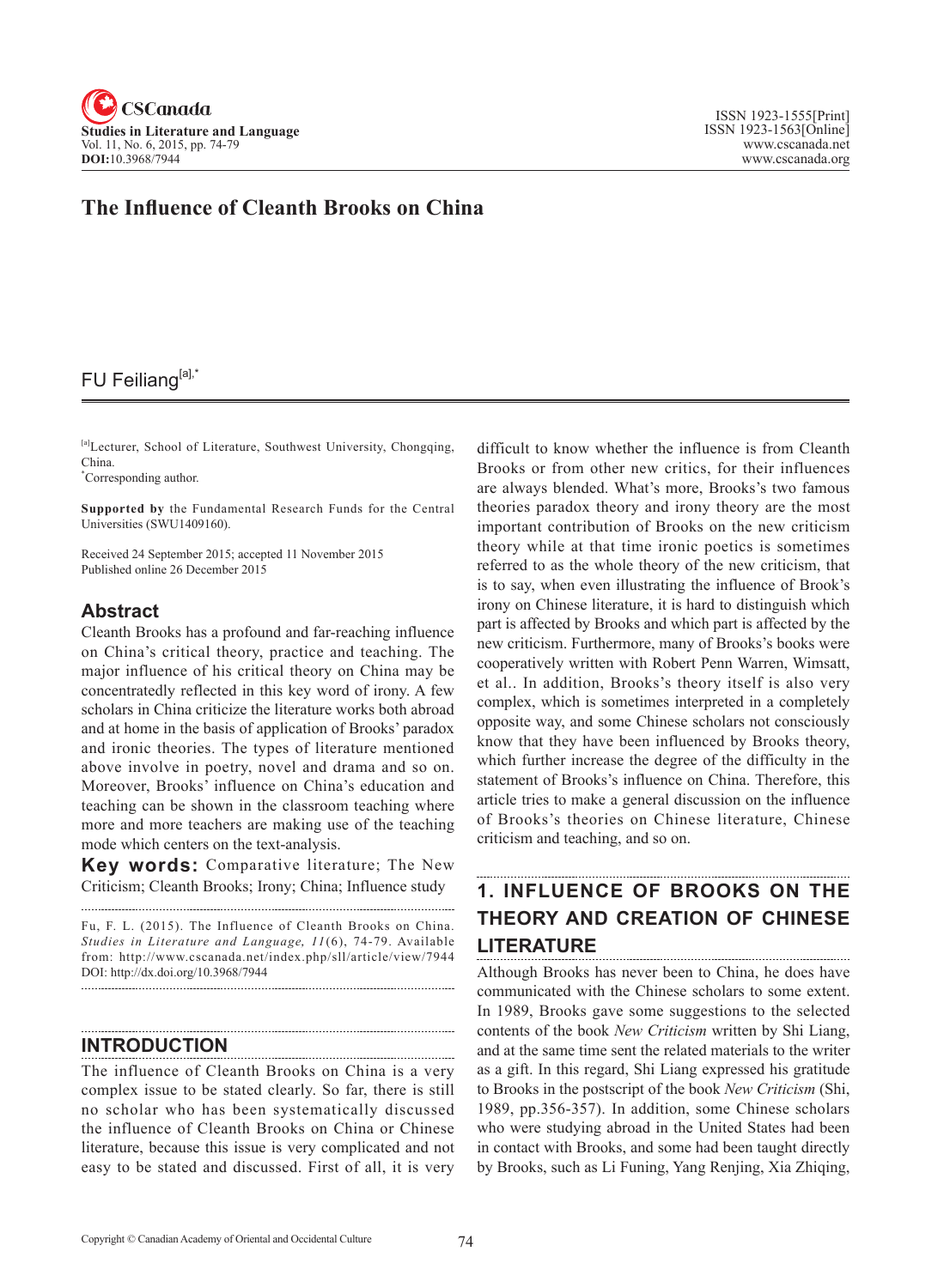and so on. Therefore, Brooks does influence China, especially Chinese literary theories, through his Chinese students such as Yang Renjing, Xia Zhiqing, et al., besides through the direct way of the translated books and works.

In Li Funing's book *Honey and Wax: from Reading of Western Literature*, he recalled his meeting with Brooks, and admitted that he had paid more emphasis on the perfection of the works and the form of art since China's reform and opening up, always attached importance to the discussion of language analysis and aesthetic, which is obviously influenced by the new criticism (Li, 1995, pp.171-179). As a famous professor and scholar in the Chinese mainland, Li Funing has made a lot of achievements on the research and teaching of the British and American literature, who has got influence from Brooks and kept his influence on China and Chinese literature in a very profound way.

Yang Renjing recalled that he admired Brooks after his reading of Brooks's book *American Literature: the Makers and the Making*, and wrote to Brooks with hoping to visit Brooks. A week later, Yang Renjing received "a letter with ebullience". Brooks replied that "it's a great pleasure to discuss American literature with a young scholar from the great China". So on one day of July, 1981, Yang Renjing went to Yale to visit Brooks from Harvard. They talked for most of the day about the book *American Literature: the Makers and the Making*, and about some academic issues like text close reading, paradox, irony, tension and the study of Faulkner, in the hall of the first floor of library of Yale University near the library counter. Brooks's knowledge, kindness and passion impressed Yang Renjing (Yang, 2003). Yang Renjing later became a loyal fan of Brooks in China, deeply affected by Brooks.

In Xia Zhiqing's book *History of Modern Chinese Fiction*, it can be seen that Xia Zhiqing has been influenced by Brooks and he has influenced a lot on Chinese literature theories and criticism. Xia Zhiqing's profound influence on Chinese literary theories and criticism can be seen in Li Oufan's comment that "in 1961, the publication of the book *History of Modern Chinese Fiction* is a groundbreaking milestone in the history of modern Chinese fiction, and for the western academic world this book is like the thunder in a sunny day. There is no other book (in any kind of language) that can be competed with it no matter in breadth or originality.... He has shown a unique view on modern Chinese literature, which has now become our standard... All of the Chinese modern literature studies must be measured by this standard" (Li, 2007, pp.14-19). In the book *History of Modern Chinese Fiction*, Xia Zhiqing actually carried out Brooks's text closely reading method. When Xia Zhiqing was an assistant professor of Beijing University, he had bought Brooks's work "*The Well-Wrought Urn*" in the bookstore and also lent the book to Empson to read. In an interview in 2005, Xia Zhiqing admitted that he

had been taught by Brooks at the Yale University and of course influenced by him (Ji, 2005, p.34). Xia Zhiqing gave a great deal of respect and admiration for Brooks and he was also very much appreciated Brooks's literary theory and teaching method. Furthermore, Brooks's text closely reading method was regarded as the Bible, and as the fundamental of innovation. The theories, methods and literary critical position, used in the book "*History of Modern Chinese Fiction*", are deeply stamped with Brooks's text closely reading method and position that keep far from politics. From the discussion above, a conclusion can be drawn that Xia Zhiqing's book *History of Chinese Modern Fiction* has been influenced by Brooks's literary criticism theories, which obviously approved that Brooks influenced China via Xia Zhiqing's influence on Chinese critical theory.

In addition to the text close reading method, another maximum influence of Brooks's criticism theory on China is likely to be concentrated in the word "irony". As to the influence of irony theory on Chinese literary theory and creation, some scholars have done some researches (Gong, 2008). Because the irony theory involves a wide range, it is not certain that the influence of the Western irony theory on China is derived from Brooks. In the past, there were no special writings talking about the influence of Brooks's irony theory on Chinese writers. However, Brooks has been recognized as the representative of new criticism irony poetics. Therefore, those western theories and works of irony are more or less marked by Brooks's irony theory.

# **2. INFLUENCE OF BROOKS ON THE PRACTICE OF CHINESE CRITICISM**

In China, there has been a group of domestic scholars and critics using new criticism theories such as text close reading, paradox, irony, etc., in criticizing the works of domestic and foreign writers since a very early time. In the mainland, the well known scholars include Ye Gongchao, Zhu Ziqing, Li Changzhi, Yuan Kejia, Liu Xiwei (Li Jianwu), Bian Zhilin, Wang Furen, Le Daiyun, Sun Shaozhen, Wang Xianpei, Wang Yi, etc., and in Hongkong and Taiwan islands, there are Yan Yuanshu, Chen Shixiang, Wang Meng'ou, Yu Guangzhong,, Ye Jiaying, Ye Weilian, Huang Weiliang, Long Yingtai, Ouyang Zi, Li Yinghao, and so on (Zhao, 2012, pp.139- 147). Regardless of the writings of these scholars or some other discussion using the new criticism theories, if the text does not explicitly mention Brooks, the writers or the works are not included in the discussion scope of this article. To take such a strategy, outsiders are difficult to confirm where the influence is coming from because some criticism practice may indeed be affected by Brooks, but the authors do not explicitly declare their influence coming from Brooks. Therefore, in this paper's discussion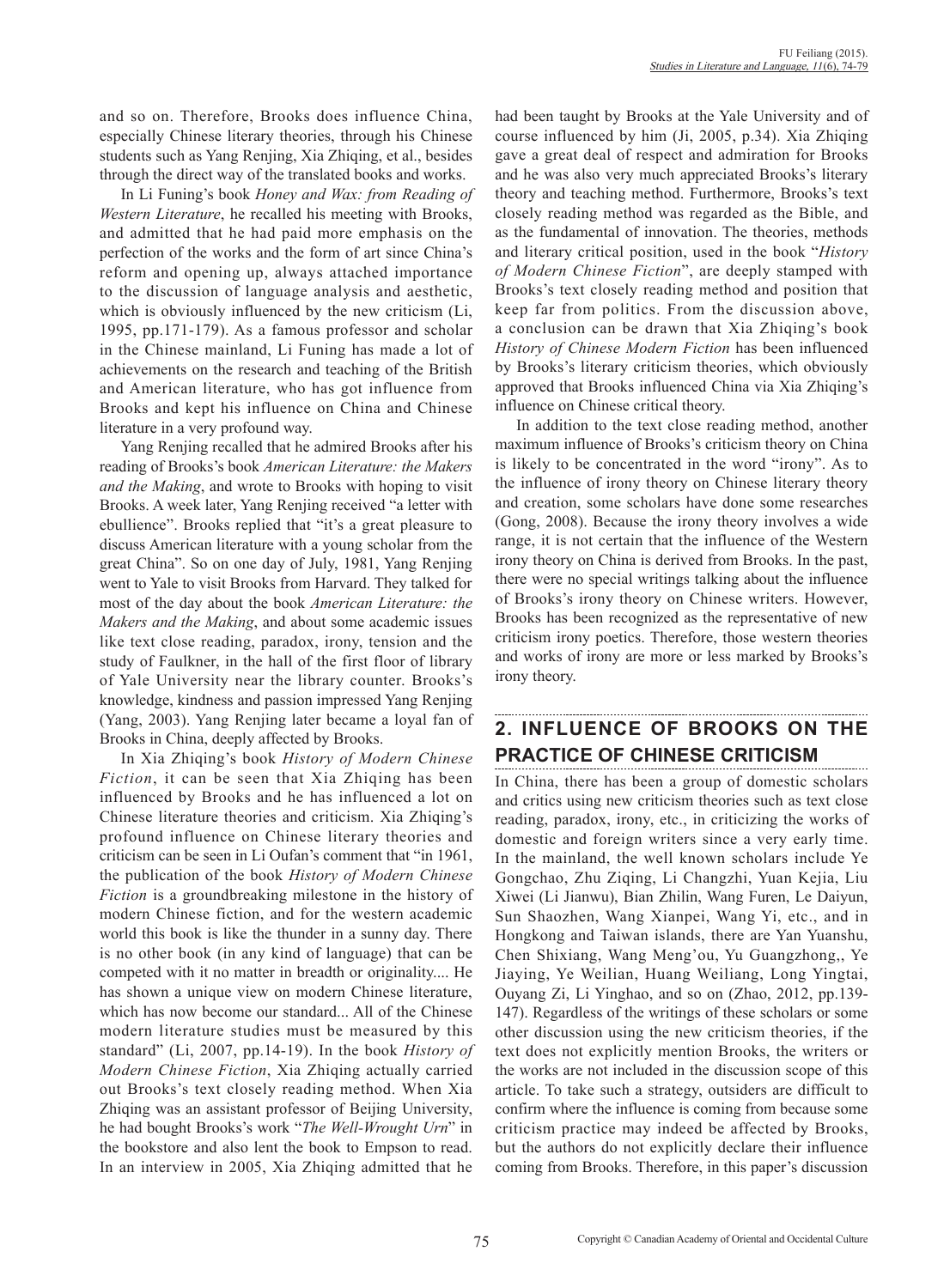of the influence of Brooks on China's criticism practice, the writers and works are limited to those that clearly have reference to Brooks's works in their criticism of Chinese scholars and foreign writers and works.

Chinese scholars' use of Brooks's theory to analyze Chinese and foreign writers and works, according to the country of the criticism target, can be roughly divided into three categories. The first category is the use of the poetics of Brooks and other new critics to criticize the foreign writers and works. One evidence is that in Tao Naikan's writing *Frost and Paradox—on Frost's Poetic Images and Tones*, the writer stated that there is consistency in Brooks's paradox theory and the core of Hegel's dialectics, that is the reason why the writer chose the two theories to analyze the 20th century American poet Robert Frost's poetry, and in this writing the writer mentioned and cited many times the ideas and thoughts from Brooks's *The Well-Wrought Urn* (Tao, 1990). Another evidence is in Gu Shunruo's writing "On the Poetic Paradox in the House on Mango Street", the writer mainly used Brooks's paradox theory to analyze "*The House on Mango Street*" written by Sandra Cisneros (1954-) and believed that poetic nature of *The House on Mango Street* through paradoxes (Gu, 2011). This kind of outstanding criticism achievement is relatively rare.

The second category is the use of the poetics of Brooks and other new critics to criticize the Chinese writers and their works. The first critic in this field is Yan Yuanshu who has made outstanding achievement. Yan Yuanshu is one of the chief scholars who brought the translation of the new criticism to Taiwan. He has translated *Literary Criticism: A Short History* coauthored by Brooks and Wimsatt, which help him get very familiar with Brooks's theory. Therefore, Yan Yuanshu has been doing very well with skill and ease in his use of Brooks's poetics on the analysis of the Chinese poetry. For example, in his writing "Close Reading on the Two Poems Written by Luofu", criticized Luofu's poetry whether good or bad according to the structure of the poems, and Brooks's organic whole theory can be obviously seen in his analysis of the two poems (Yan, 1972, pp.133-134). Yan Yuanshu thinks that the worst poem written by Luofu is *The Man on the Operating Table*, because of the weak structure or completely missing of structure; he thinks the best poem written by Luofu is *The Death in a Stone Room*, especially the section *Personal Letter of the Sun*. Yan Yuanshu declared he had used Brooks's theories in his criticism and said "American new critic Cleanth Brooks has mentioned that a poem is language of paradox. Many paradoxes were used in Luofu's poems, such as the sayings "all the trees would be sculptured to ashes", "ironware are horrified in the silence of maker", "only ashes is the beginning", etc.. The language of paradox is not the obscure language, or the language offsetting each other. Brooks believes that the language of paradox grasps the true spirit of poetry, and even life. It can be seen that the above lines of poems have achieved their purposes through their own structure." The language of paradox mentioned by Yan Yuanshu is now often interpreted as irony, or paradox language.

Yan Yuanshu also uses Brooks's poetic theory to analyze Chinese classical poetry. As at the beginning of his work Analysis of "Chunwang" (*Spring View*), he clearly stated that he would use the method of new criticism on analyzing Du Fu's *Spring View* (Huang&Cao, 1998, pp.221-222). Yan Yuanshu made a detailed analysis of the paradoxes shown in *Spring View*, to prove Brooks's assertion that "the language of poetry is paradox" and that the poem is full of ambiguity. At the same time, Yan Yuanshu, just the same as Brooks, analyzed the poem on the poetry and overthrew the eisegesis analysis that Du Fu expressed his concern for the fate of the country and the people, and proved that what the poet mainly wanted to express is his homesickness. Because of the thorough analysis of this article, Yan Yuanshu became a model for elucidating China classical literary works with Western theories.

Of course, Yan Yuanshu thinks it is a failure that the final couplet of *Spring View* says "I cannot bear to scratch my grizzled hair; It grows too thin to hold a light hairpin", because the trivial and the feebleness shown in the last couplet does not coincide with the first three couplets that express the writer's grief for the broken country and families, giving reading a sense of apathy. The writer of this paper does not agree with Yan Yuanshu's statement, because this kind of juxtaposition precisely constitutes a kind of irony. In this poem, there is no any mention of the nature of the war whether the war is just or not just, which the poet did not care, because whatever the reason to launch the war, after all, it is not humane. The poet just paid his attention to his family's safety and self survival in the war, not the so-called moral justice, not patriotism, not the care for other people, etc., which appeared particularly false and deceiving, and instead, better to concern his white hair which became thinner and thinner. The respectively placement of two images completely different in space and volume at the beginning and the end of a poem, is similar to Brook's analysis of *Understanding Poetry* in which Brooks thinks that the altar (which is really small) on the top of Tennessee Mountain (which is very large) has actually become a kind of symbol in this context. In *Spring View*, "hairpin" plays a similar role as a metaphor and a symbol in a sense, so speaking from the deep sense, this poem can be regarded as a poem with an anti war theme, a poem with a publicity of human nature and personal life, with a black sense of humor, which is different in approach but equally satisfactory in result with Western anti war theme novels, such as Joseph Heller's *Catch 22*. Therefore, *Spring View* is an organic whole full of irony.

In the use of Brooks's ironic poetics to criticize the Chinese writers' works, the relative outstanding thesis is "the Irony Shown in the Chinese Novels in Recent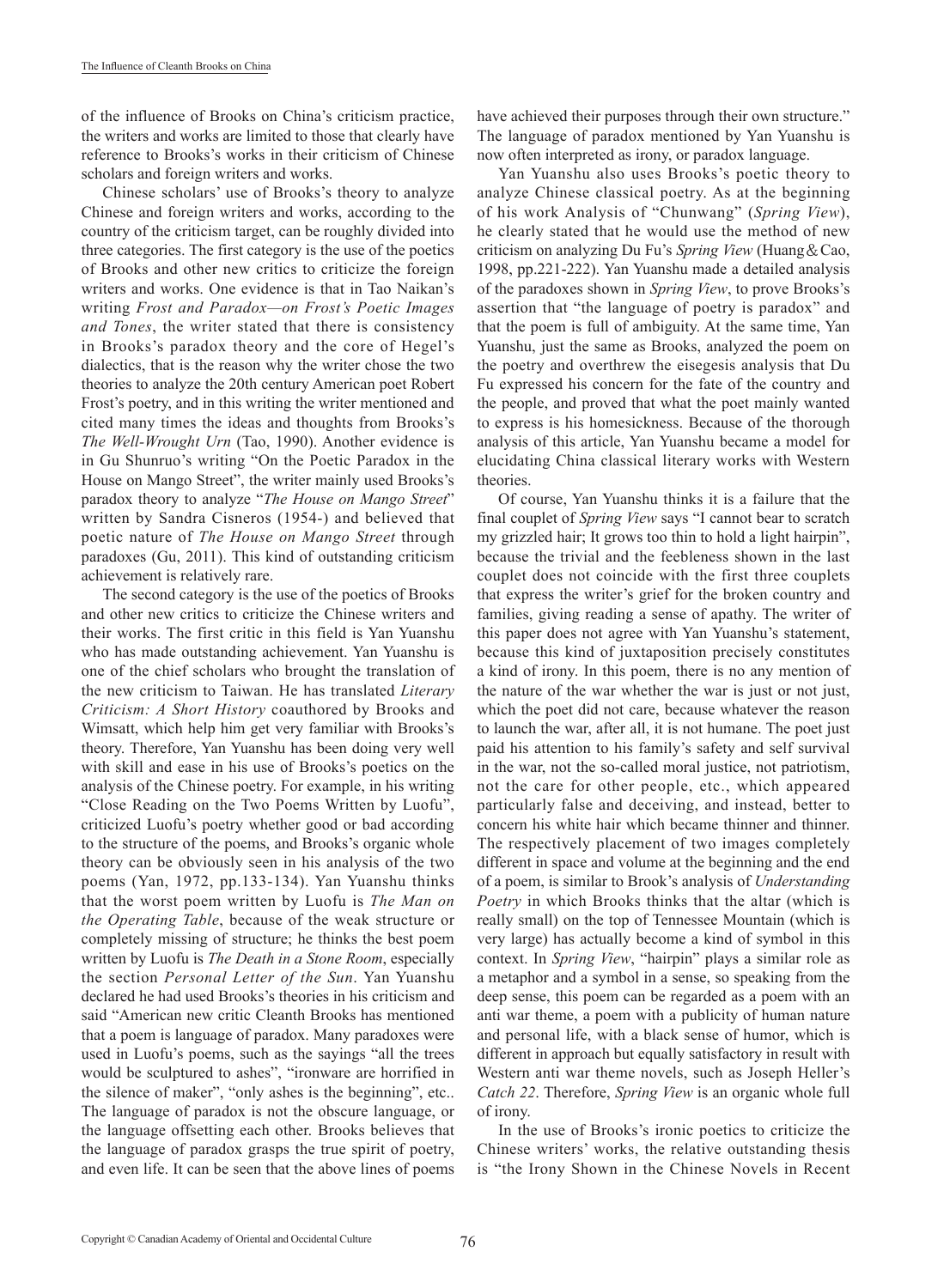Years" written by Wang Liansheng. This paper makes a brief analysis and evaluation of some representative works in the Chinese language, and gives the attention to irony skills used in Mo Yan's novels, and points out that there is often a quoted text in *Hong Gao Liang* ("*Red Sorghum"*), "I finally realized: Gaomi Northeast Town is undoubtedly the most beautiful on earth while the most ugly, the most popular while the most mundane, the most holy while the most lascivious, the most heroic while being the son of a bitch, with the most drinking while the most love ability." It is considered that this is a typical example of the combination of ironic words, which can cause more and more tension. Under the pen of Mo Yan's *Hong Gao Liang* ("Red Sorghum"), *Hong Huang* ("*Red Locust*") and other works, there are paradoxes of "dream and reality, science and fairy tales, God and the devil, love and dissolution, nobleness and humbleness, beauty and stool, past and present, the gold medal and a condom... which are blending with each other, closely connected and united, forming a complete world" (Wang, 1993, pp.91- 93) .

The third category is the use of the Poetics of Brooks and other new critics in the parallel comparison on Chinese and foreign writers and works. This kind of paper is the least, and the relative more representative work is "Irony and Irony Tension—a Comparison Study on the Poem Styles of Li Shangyin and Donne", analyzing the difference and the same effect in the two ironic techniques respectively used by Li Shangyin and John Donne (Zhang, 1997).

From the above analysis, it can be seen Brooks's wide influence on China's critical practice, on a large number of scholars and people, in different level. Regardless of scholars from Hong Kong and Taiwan or scholars from mainland, the use of Brooks's poetics in the critical practice is kept in high enthusiasm, and some scholars apply quite well from the theoretical essence. And, of course, there are some shortcomings. For example, most scholars quoted Brooks's theories that are confined to the irony, paradox poetics; in their analysis of foreign writers and their works, most works have been mentioned by Brooks, such as British and American writers John Donne, Keats, Yeats, William Faulkner, and so on; and in the analysis of the Chinese writers and works, mostly are superficial and blank, rarely good; as for Chinese and Western comparative study, due to the requirement in mastering the theory at the same time as well as blending Chinese and western, few paper is written in this field, which is the field needed to be strengthened in urgency.

# **3. BROOKS'S INFLUENCE ON CHINESE EDUCATION AND TEACHING**

Brooks's influence on China is also reflected in education and teaching. Of course, this influence is at first blended both on China's new criticism and China's education and teaching.

The teaching function of the new criticism was once a handle in attack. For example, some opponents lampoon that new criticism is "normal business", because of its fixed set of standards, by which the scoring to the students is simple and machinery just like scoring math homework (Medici, 1997, pp.760-773). In 1940, Conrad Aiken also attacked other new critics like Brooks who always read the poems like the vision of middle school teachers and give the poem accuracy, but with the boring classroom learning (William, 2009, p.559). And now, this has become an advantage of the new criticism. William E. Kaine from Wellesley College wrote in the *Literature Review* for the fifth volume of *the Cambridge History of American Literature*: "new criticism has become a teaching method; after all, the characteristics of the new criticism for the study of the text have been tested in the teaching practice as a new teaching method (which cannot be doubted, and John Crowe Ransom and Cleanth Brooks and other people have contributed to the development of this new criticism teaching method" (William, 2009, pp.350-351). Zhao Yiheng also said with a deep feeling: "it may be contrary to the expectations of many literary scholars, contemporary literary theory has to do a major social task, that is, the college liberal arts teaching" (Zhao, 2012, p.146). And new criticism is one of the best.

The influence of new criticism on China's education can be traced back to the twenties and thirties of the twentieth century, from Ye Gongchao's teaching adhering to the literary standard in departments of foreign languages in Qinghua University and Beijing University, etc., and then Xia Mianzun, Fan Cunzhong et al., dissatisfied with the teaching idea, and it was Richard and Empson who taught in China and brought teaching method of the new criticism to China, and then this new teaching method influenced many scholars and teachers at that time including Wang Zuoliang, Xu Guozhang, Li Funing, Yang Zhouhan, Mu Dan, Du Yunxie, Zheng Ming, Yuan Kejia et al. While in Hong Kong and Taiwan, the new criticism is also a great impact on teaching. In the sixties and seventies of the twentieth century, new criticism easily entered the college of liberal arts education within the system, for the rule of the Taiwan government policies are mainly focus on stability and the Anglo American new criticism theory and proposition are exactly in line with the demand at that time, coupled with the promotion of Yan Yuanshu (Zhang, 2011, pp.66-89). From the above discussion, it can be seen that the influence of new criticism on education cannot be overlooked because most of those Chinese critics influenced by the new criticism are engaging in teaching and research work in the first line of colleges and universities and also tending to use the new criticism text reading method in their classroom teaching.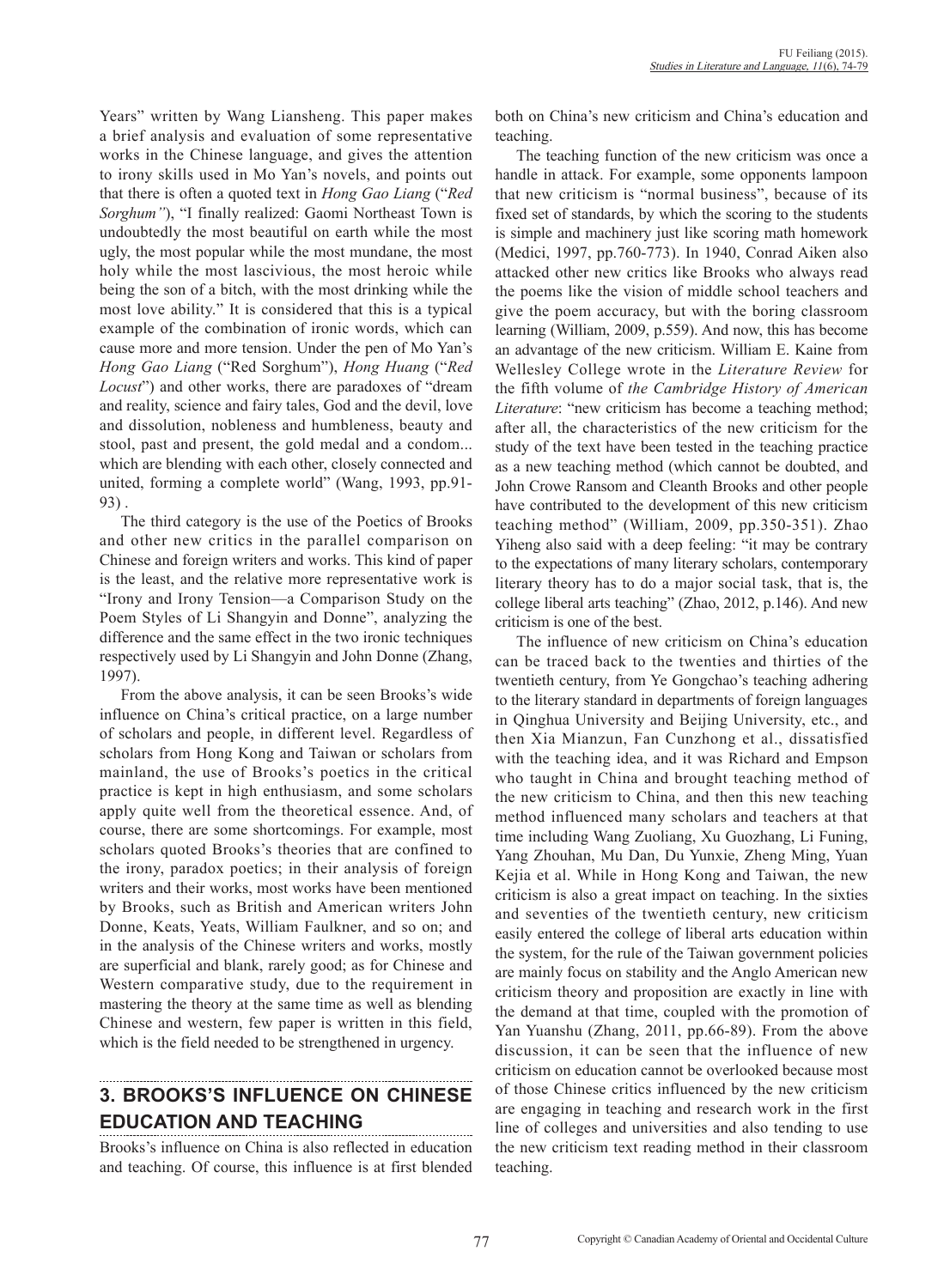Among the scholars and teachers influenced by the new criticism, some are clearly mentioned Brooks's influence on Chinese education and teaching, including Zhang Jinyan, Yan Yuanshu, Wang Runhua, Yang Renjing, Cao Wenxuan and Meng Fanhua et al.. Zhang Jinyan recalled in the 1950s when he came to see Empson to ask for advice how to learn English poetry, "Empson invited me to go to his house without hesitation and recommended an introductory book about poetry written by an American. After meeting, he took out Brooks Cleanth's *Understanding Poetry*.... and lent it to me. I benefited a lot and my horizon was broadened after reading the book, benefit." Although Zhang Jinyan said a lot about how Empson affected his academy, it can be seen from his narrative that Brooks's book Understanding Poetry plays a very important role in his academic progress as well. Zhang Jinyan also recalled in 1964 he visited Qian Zhongshu, Mr. Qian talked with him about the western literary criticism and mentioned about the book *A Short History of Literary Criticism* coauthored by Cleanth Brooks and William K. Wimsatt, and recommended the best chapters in the book (Zhang, 2005, pp.60-78). Therefore, it can be seen that Qian Zhongshu should be influenced by Brooks more or less, and this influence would consciously convey to his students.

Yan Yuanshu is not only the first scholar who translated and introduced to other Chinese scholars about the book "*History of Western Literary Criticism*" (i.e., *A Short History of Literary Criticism*) coauthored by Brooks and Wimsatt. In 1963 when he came back to Taiwan from the United States, he taught the course New Criticism in departments of foreign languages in Taiwan University and Tamkang University, and the teaching textbooks and materials used are the three books coauthored by Brooks and other new criticism writers. The three books are Understanding Poetry and Understanding Fiction and Understanding Drama. According to the statement in Yan Yuanshu's book *the Literary Theories and Means of New Criticism School*, the above mentioned new criticism textbooks have made far-reaching influence on Taiwan, and in the sixties of the 20th century, there appeared reprint editions, which are widely used in every university of Taiwan (Yan, 1969). At the same time, Yan Yuanshu's translation of *the History of Western Literary Criticism* has become one of the teaching materials. Wang Runhua recalled: "in 1964 I bought the three books written by Cleanth Brooks et al, in the bookstore opposite to Taiwan University, and these three books are *Understanding Poetry* and *Understanding Fiction* and *Understanding Drama*. I believe a lot of Taiwan University students and Taiwan students have been inspired by these three books and started their learning of modern literature. It is a milestone in the development of modern literature in Taiwan." Here it can be seen Brooks's big influence on the education and teaching of Hongkong and Taiwan.

Yang Renjing is very impressed with Brooks's knowledge and teaching achievements. He recalled during his study in Harvard, his teacher Professor Daniel Alan recommended the book *American Literature: The Makers and the Making* written by Brooks et al. This book is listed at the first in the reference books for the doctoral students, which is a necessary reference book. Yang Renjing said that he has benefited a lot from the book, and after a number of years, he has been training his doctoral students of British and American Literature Major with the book *American Literature: the Makers and the Making*, which is a considerable part of reason why his doctoral students have been able to obtain the recognition of foreign experts from the world famous universities such as Yale University (Yang, 2003). Cao Wenxuan with a double identity as a scholar and a writer has very enthusiastically expressed his appreciation and admiration on the book Understanding Fiction coauthored by Brooks and Warren. He believes that the tendency of thought and theory of contemporary Chinese literary criticism seriously deviated from the text, and the critics become thinker with the pursuit of the thoughts and theories outside text; in recent decades of Chinese literary criticism, Brooks's and Warren's novel appreciation and subtle interpretation ways have almost disappeared. Therefore, China's universities should also have such teaching materials as *Understanding Fiction* (Cao, 2007, pp.135-136). Meng Fanhua once recommended five classic works on China Reading Newspaper, one of which is *Understanding Fiction* coauthored by Brooks and Warren. He also believes the teaching method of criticism advocated in Understanding Fiction, is now China's the urgent need incriticism and teaching (Meng, 2007). Although some scholars have come to talk about Brooks's Enlightenment from the point of view of the practice of criticism, they are bound to penetrate Brooks's criticism ideas into their teaching practice because they most are teachers.

Brooks's influence on Chinese teaching is not only reflected in the teaching of college literature, but also in its radiation power of the Chinese language teaching. For example, in Sun Shaozhen's work *Masterpiece Close Reading: Microscopic Analysis of a Case Study*, he proposed the idea that the value of the text should be put in the first place from the text itself in the middle school Chinese reading teaching and should not be impacted by vulgar sociology. This is obviously reflecting the shadow of reading theory advocated by Brooks and other new critics. Some middle school teachers in the Chinese language wrote papers and claimed that Brooks's close reading of the text is in line with the fundamental purpose of the current middle school language curriculum reform. Language teachers in many schools began to apply teaching method with text close reading into their daily teaching, which means that text close reading method of